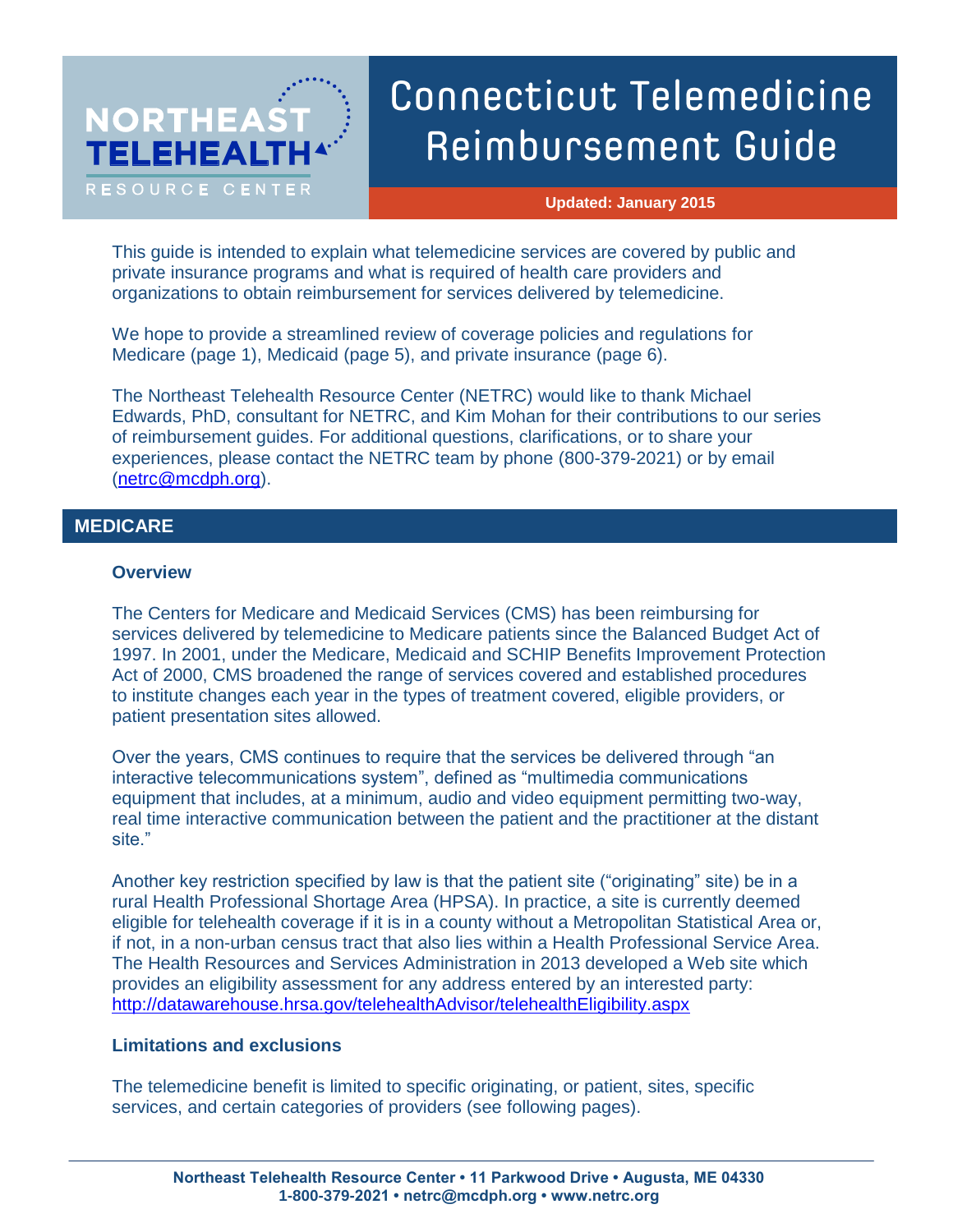CMS excludes treatment carried out solely by telephone, facsimile, or e-mail. This includes "store-and-forward" telemedicine services that commonly involve electronic transmission of diagnostic medical information from the patient site for review at a later time by a specialist at a distant site.

# **Eligible originating site facility where patient is located:**

- Office of a physician or practitioner
- Rural Health Clinic
- Federal Qualified Health Center
- Hospital
- Critical Access Hospital
- Skilled Nursing Facility
- Hospital-based Renal Dialysis Centers (including satellites)
- Community Mental Health Centers

# **Home telehealth**

One should notice that a patient's home is not an eligible originating site. In the case of home telehealth services, agencies may adopt them to enhance efficiencies of care to Medicare patients as long as the primary care provider ordering the services takes them into account in the plan of care. However, no special reimbursement applies to the use of such technologies, and agencies are not allowed to substitute home telehealth visits or monitoring for in-person visits specified in the plan of care. Unlike Medicare Part B services, home health care under Medicare is reimbursed not per visit but since 2000 for levels of service under the "Prospective Payment System". (*Source:* CMS Home Health Agency Manual, Chapter II, Part 201.13-- [http://www.cms.hhs.gov/manuals\)](http://www.cms.hhs.gov/manuals).

# **Qualified services**

Each year new procedures are added to the list of qualified services. This is the 2015 set of telemedicine procedures currently subject to reimbursement. For information on reimbursement coverage limitations for these services, whether by in-person or telemedicine delivery, please consult the *Medicare National Coverage Determinations Manual* (see link in Resources section on page 5).

| <b>Qualified Procedures</b>                                                                                         | <b>CPT/HCPCS</b><br><b>Codes</b> |
|---------------------------------------------------------------------------------------------------------------------|----------------------------------|
| Office or other outpatient visits 99201 - 99215                                                                     |                                  |
| Annual wellness visit (started 2015) G0438, G0439                                                                   |                                  |
| Telehealth consultations, emergency department or initial G0425 - G0427<br>inpatient                                |                                  |
| Follow-up inpatient telehealth consultations furnished to G0406 - G0408<br>beneficiaries in hospitals or SNFs       |                                  |
| Subsequent hospital care services (1 visit every 3 days) 99231 – 99233                                              |                                  |
| Subsequent nursing facility care services, with the limitation of 99307 – 99310<br>1 telehealth visit every 30 days |                                  |
| Psychiatric diagnostic interview examination 90791, 90792                                                           |                                  |

# *Continued*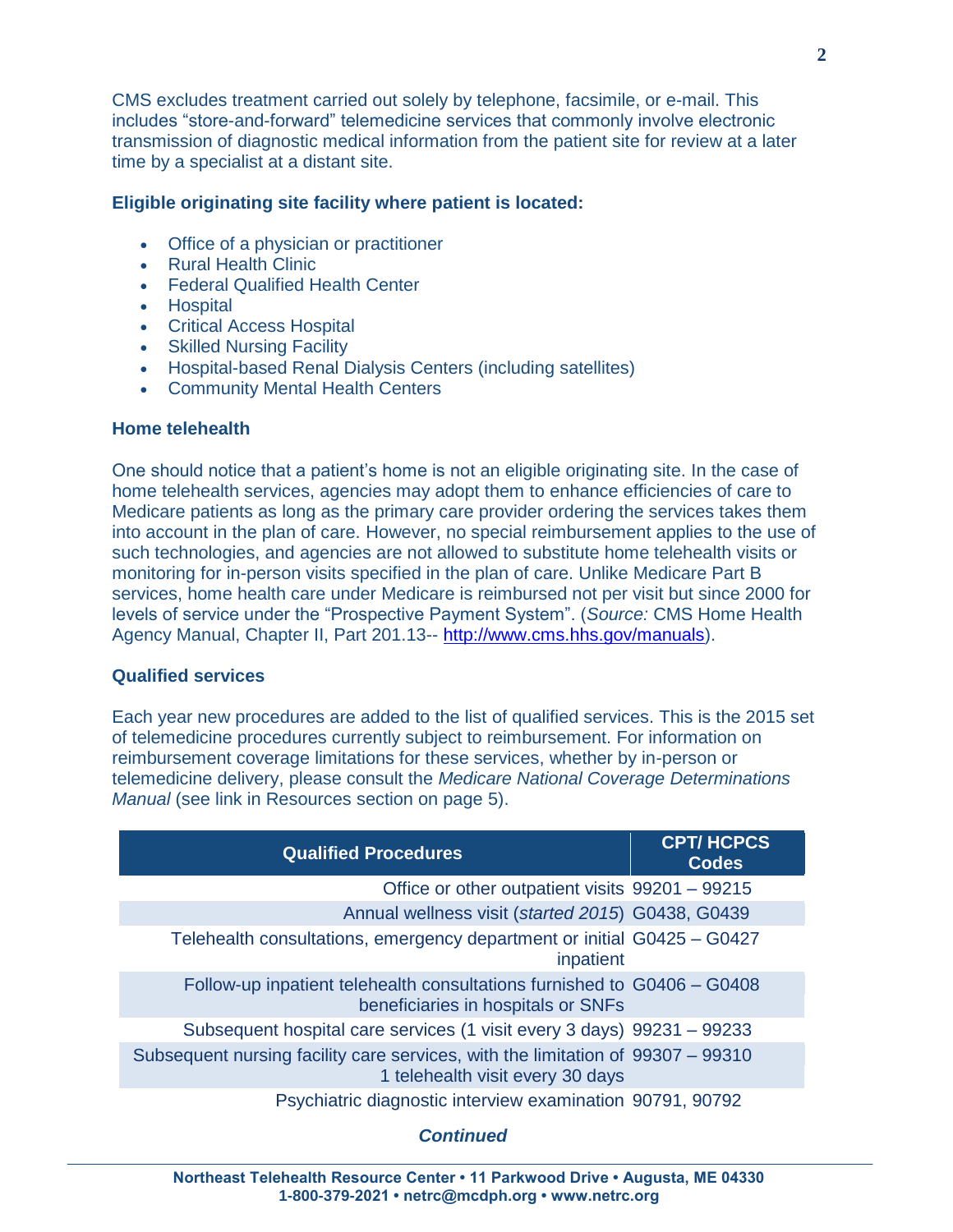| <b>Qualified Procedures Continued</b>                                                                                                                                                                                          | <b>CPT/HCPCS</b><br><b>Codes</b> |
|--------------------------------------------------------------------------------------------------------------------------------------------------------------------------------------------------------------------------------|----------------------------------|
| Individual psychotherapy 90832 - 90834,                                                                                                                                                                                        | 90836 - 90838                    |
| Neurobehavioral status exam 96116                                                                                                                                                                                              |                                  |
| Psychoanalysis (started 2015) 90845                                                                                                                                                                                            |                                  |
| Family psychotherapy, without or with patient (started 2015) 90846, 90847                                                                                                                                                      |                                  |
| Telehealth Pharmacologic management G0459                                                                                                                                                                                      |                                  |
| Individual and group diabetes self-management training G0108 - G0109<br>services, with a min. 1 hour of in-person instruction to be<br>furnished in the initial year training period to ensure effective<br>injection training |                                  |
| Individual and group medical nutrition therapy G0270, 97802-                                                                                                                                                                   | 97804                            |
| Individual and group kidney disease education (KDE) G0420, G0421                                                                                                                                                               |                                  |
| End-stage renal disease (ESRD)-related services included in 90951, 90952,<br>the monthly capitation payment 90954, 90955,                                                                                                      | 90957, 90958,<br>90960, 90961    |
| Prolonged evaluation and management services requiring 99354, 99355<br>direct patient contact (started 2015)                                                                                                                   |                                  |
| Individual and group health and behavior assessment and 96150 - 96154<br>intervention (HBAI)                                                                                                                                   |                                  |
| Smoking cessation services G0436, G0437,                                                                                                                                                                                       | 99406, 99407                     |
| Alcohol and/or substance (other than tobacco) abuse G0396, G0397<br>structured assessment and intervention services                                                                                                            |                                  |
| Annual alcohol misuse screening (15 min.) G0442                                                                                                                                                                                |                                  |
| Brief face-to-face behavioral counseling for alcohol misuse G0443<br>(15 min.)                                                                                                                                                 |                                  |
| Annual depression screening (15 min.) G0444                                                                                                                                                                                    |                                  |
| High-intensity behavioral counseling for individuals to prevent G0445<br>sexually transmitted infections (30 min.)                                                                                                             |                                  |
| Annual intensive behavioral therapy for cardiovascular disease, G0446<br>individual (15 min.)                                                                                                                                  |                                  |
| Behavioral counseling for obesity (15 min.) G0447                                                                                                                                                                              |                                  |
| Transitional care management services, moderate and high 99495, 99496<br>complexity                                                                                                                                            |                                  |

# **Eligible distant site providers include (subject to state law):**

- Physician
- Nurse practitioner
- Physician assistant
- Nurse midwife
- Clinical nurse specialist

*Continued*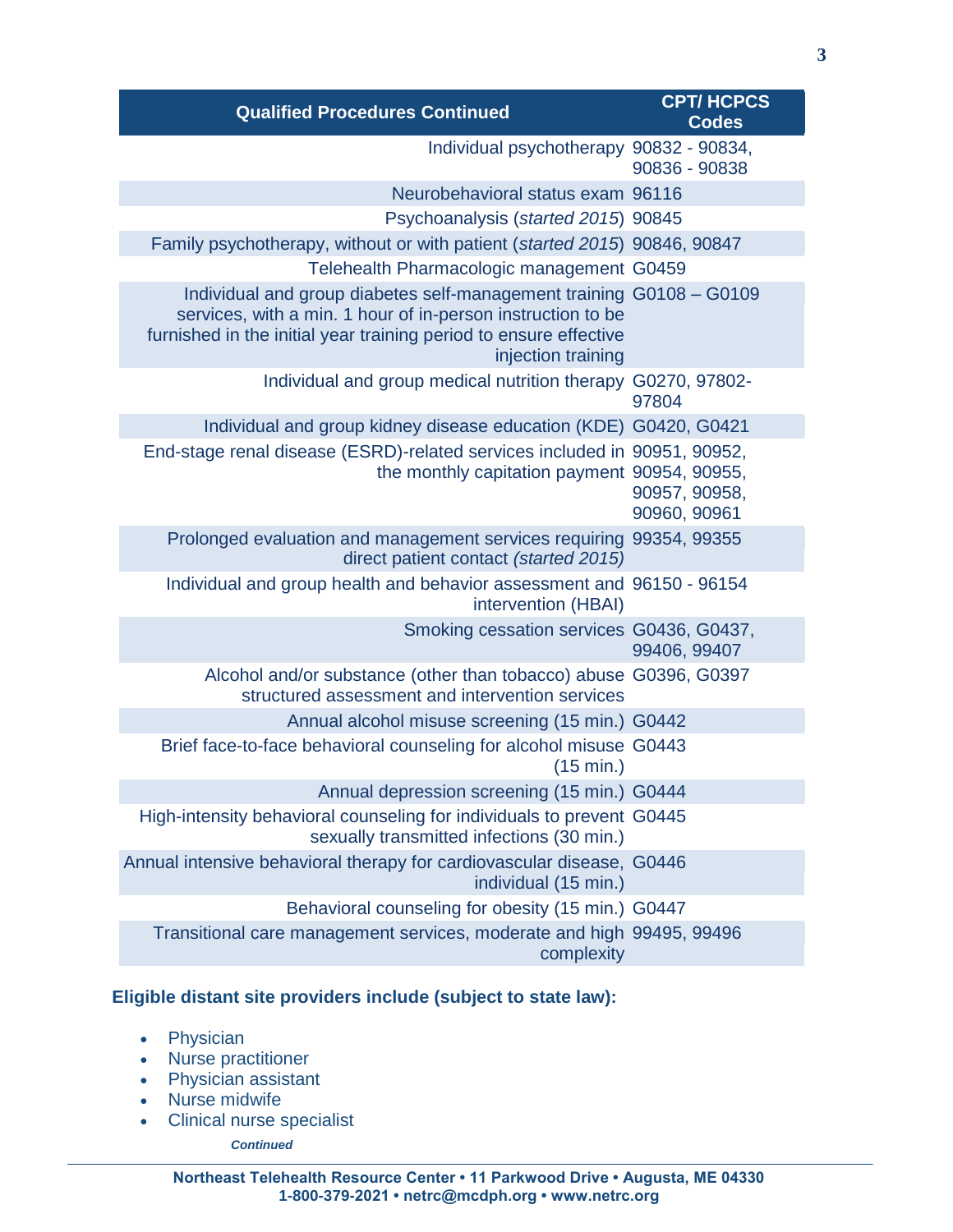- Clinical psychologist
- Clinical social worker
- Registered dietitian or nutrition professional

It should be noted that there is no requirement for a professional presenter to be present at the patient site during the session.

# **Billing procedures**

The amount of reimbursement that providers may bill for under Medicare Part B is equivalent to what they charge for face-to-face services. All billing for telemedicine services should be carried out as per the normal billing process of your institution. Consulting physicians will use their normal billing process, but a secondary diagnosis code of "-GT" must be appended to the usual procedure code to identify delivery by telemedicine ("GQ" for store-and-forward telemedicine at approved programs in Hawaii and Alaska). The usual Medicare deductible and coinsurance policies apply to the telehealth services reported by distant site practitioners.

#### **Facility fee for the originating site**

CMS recognizes that the facility which hosts patient access to a remote provider deserves some compensation for this service, which is the origin of the telehealth site facility fee. The organization at the patient site can receive this fee by submitting a claim with HCPCS code Q3014. The originating site facility fee payment methodology for each type of facility is clarified in the Medicare Claims Processing Manual, Chapter 12, Section 190.6 [\(http://www.cms.hhs.gov/manuals\)](http://www.cms.hhs.gov/manuals).

The usual Medicare deductible and coinsurance policies apply to HCPCS code Q3014. By submitting HCPCS code Q3014, the originating site authenticates that it is located in either a rural HPSA or non-MSA county. The type of service for the telehealth originating site facility fee is "9, other items and services." For carrier-processed claims, the "office" place of service (code 11) is the only payable setting for code Q3014. The reimbursement made is 80 percent of the lesser of the actual charge or \$24.63 in 2015 (amount set each year in the *Medicare Physician Fee Schedule Final Rule*).

#### **Billing for other services delivered remotely not requiring telehealth coding**

In the 2015 Medicare Physician Fee Schedule publication, CMS clarified some important issues with respect to reimbursement for certain services carried out in association with care delivered by telemedicine:

*As previously described, certain professional services that are commonly furnished remotely using telecommunications technology, but that do not require the patient to be present in-person with the practitioner when they are furnished, are covered and paid in the same way as services delivered without the use of telecommunications technology when the practitioner is in-person at the medical facility furnishing care to the patient. Such services typically involve circumstances where a practitioner is able to visualize some aspect of the patient's condition without the patient being present and without the interposition of a third person's judgment. Visualization by the practitioner can be possible by means of x-rays, electrocardiogram or electroencephalogram tracings, tissue samples, etc. For example, the interpretation by a physician of an actual*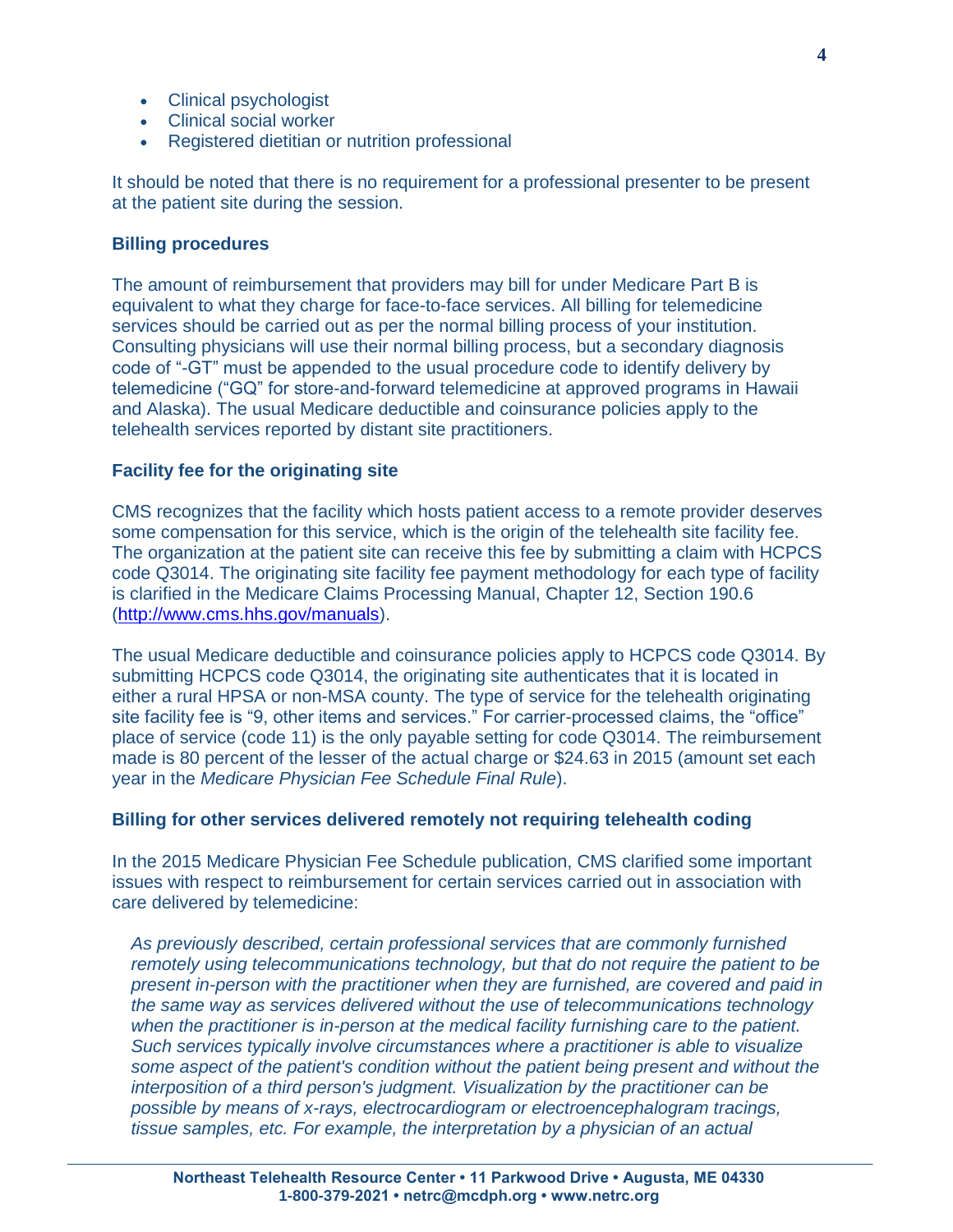*electrocardiogram or electroencephalogram tracing that has been transmitted via telephone (that is, electronically, rather than by means of a verbal description) is a covered physician's service. These remote services are not Medicare telehealth services as defined under section 1834(m) of the Act. Rather, these remote services that utilize telecommunications technology are considered physicians' services in the same way as services that are furnished in-person without the use of telecommunications technology; they are paid under the same conditions as in-person physicians' services (with no requirements regarding permissible originating sites), and should be reported in the same way (that is, without the -GT or -GQ modifier appended).*

Also included in the 2015 Fee Schedule is a new CPT service code for chronic care patient management for patients with two or more chronic disease conditions (99490). This is technically not a telehealth code as it does not require the patient to be present and thus can be used regardless of patient location (i.e. not restricted with respect to rural sites). A minimum of 20 minutes a month of service must recorded and duplication with respect to related service codes is not permitted (e.g. Transitional Care Management or Prolonged Evaluation/Management Services).

# **Medicare Resources for further review and updates on Medicare:**

For additional details and annual updates about Medicare coverage of telehealth services, please consult the following:

Medicare manuals -- <http://www.cms.hhs.gov/manuals>

- *Medicare Benefit Policy Manual,* CMS Pub. 100-2, Chapter 15, Section 270
- *Medicare National Coverage Determinations Manual*, Pub. 100-03, Chapt. 1, Section 210
- *Medicare Claims Processing Manual,* Pub. 100-4, Chapter 12, Section 190

*Medicare Physician Fee Schedule Final Rule,* Federal Register [https://www.cms.gov/Medicare/Medicare-Fee-for-Service-](https://www.cms.gov/Medicare/Medicare-Fee-for-Service-Payment/PhysicianFeedbackProgram/FederalRegulations.html)[Payment/PhysicianFeedbackProgram/FederalRegulations.html](https://www.cms.gov/Medicare/Medicare-Fee-for-Service-Payment/PhysicianFeedbackProgram/FederalRegulations.html)

California Telehealth Resource Center Telemedicine Reimbursement Guide, 2014 <http://www.caltrc.org/knowledge-center/reimbursement/>

### **MEDICAID**

Connecticut Medicaid does not currently opt to cover telemedicine services under its various HUSKY Health Plans. The only exception we have discovered is in the case of telephone or videoconferencing based case management services for children under 18 years of age (cited in the *Connecticut State Medicaid Provider Manual,* Behavioral Health. Section 17b-262-918, p. 6).

Although there is no legislative mandate for the state Medicaid program to reimburse for health services delivered by telemedicine, a law in effect as of January 2013 (Public Act #12-209) authorizes the Department of Social Services to implement a demonstration Medicaid reimbursement program for telemedicine services delivered to Federally Qualified Health Centers [\(http://cga.ct.gov/2012/FC/2012HB-05483-R000559-FC.htm\)](http://cga.ct.gov/2012/FC/2012HB-05483-R000559-FC.htm). The goal of the program is to enhance services to individuals who have difficulty gaining access to primary care. To date, we find no indication such a pilot program was carried out.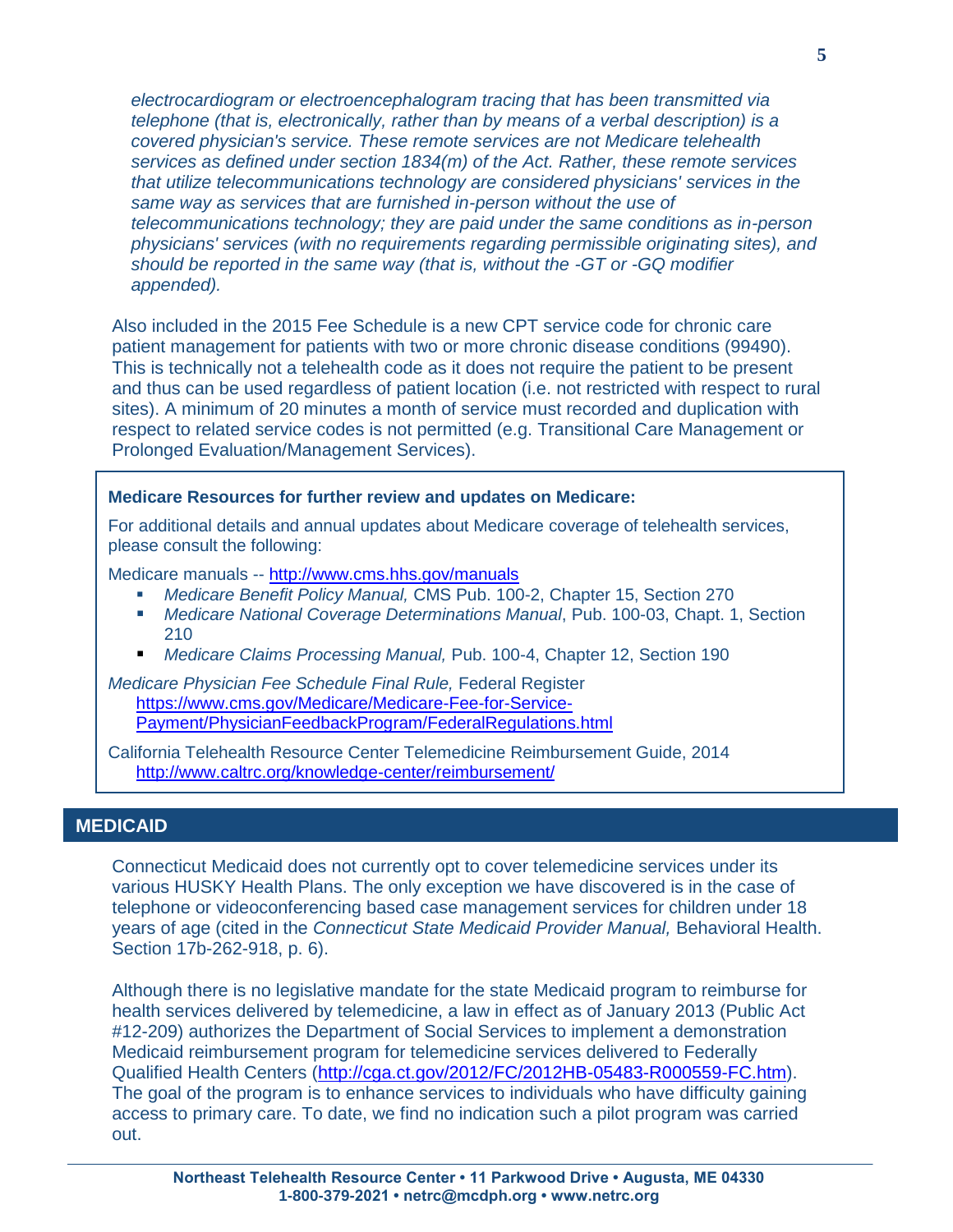For programs that aim to use telemedicine or telehealth services for special populations of underserved and disabled patients, it is worth discussing this interest with the State Medicaid administration. It is conceivable that a pilot status for such a program would conferred if a good argument can be made that the approach addresses geographic and population disparities in health care access and/or to enhances the cost-effectiveness of health care delivery. The contact information for such an enquiry is as follows:

*Medical Care Administration Director Department of Social Services 25 Sigourney Street, Hartford, CT 06106 860-424-5112*

# **PRIVATE INSURANCE PRIVATE**

Bills mandating private insurance coverage of telemedicine services have been considered by the Connecticut General Assembly in recent years, but none have passed into law. Despite having no legal mandate to do so, a number of insurance programs and employee health care plans do reimburse for services delivered by telemedicine. Providers and patients interested in coverage of telemedicine or telehealth services are encouraged to query the relevant insurance plan providers what their reimbursement policy is.

For example, as a national policy United Healthcare (Golden Rule Insurance in Connecticut) has chosen to reimburse for medical care provided through live, interactive videoconferencing using CMS Medicare provisions for eligible originating sites and eligible services. They even cover telemedicine delivery of medical genetics and genetic counseling services not currently subject to Medicare reimbursement. The Connecticut General Life Insurance Company (aka Cigna) provides an even broader range of coverage options, extending to reimbursement for services delivered by telephone and email when justified by the medical needs of geographically remote patients. In contrast, for Anthem Blue Cross and Blue Shield of Connecticut, we are aware of reimbursement only for remote retinal screening in diabetics. Aetna cites a similar policy of coverage for this service. Their written policies also cite coverage of remote monitoring of cardiac events for certain diagnoses and telephonic transmission of pacemaker assessment data in ambulatory patients; however, they exclude reimbursement for remote telemonitoring of chronic heart failure patients.

# **CONCLUSION CONCLUSION**

The rules for Medicare reimbursement of telemedicine services are clear and are becoming progressively more inclusive of medical services each year. However, service delivery must include live interactive video sessions. The other key restrictions are that eligible sites for patient access must be at specific health care facilities and that they must be located either in underserved rural areas designated as Health Professional Shortage Areas or in a county without a sizeable city designated as a Metropolitan Statistical Area.

Given the recent legislation authorizing a pilot study of Medicaid coverage of services to community health centers, it is clear that policy makers are attracted to prospects of telemedicine to enhance service access to underserved populations. Clinical providers serving special populations with access barriers might consider requesting to be part of